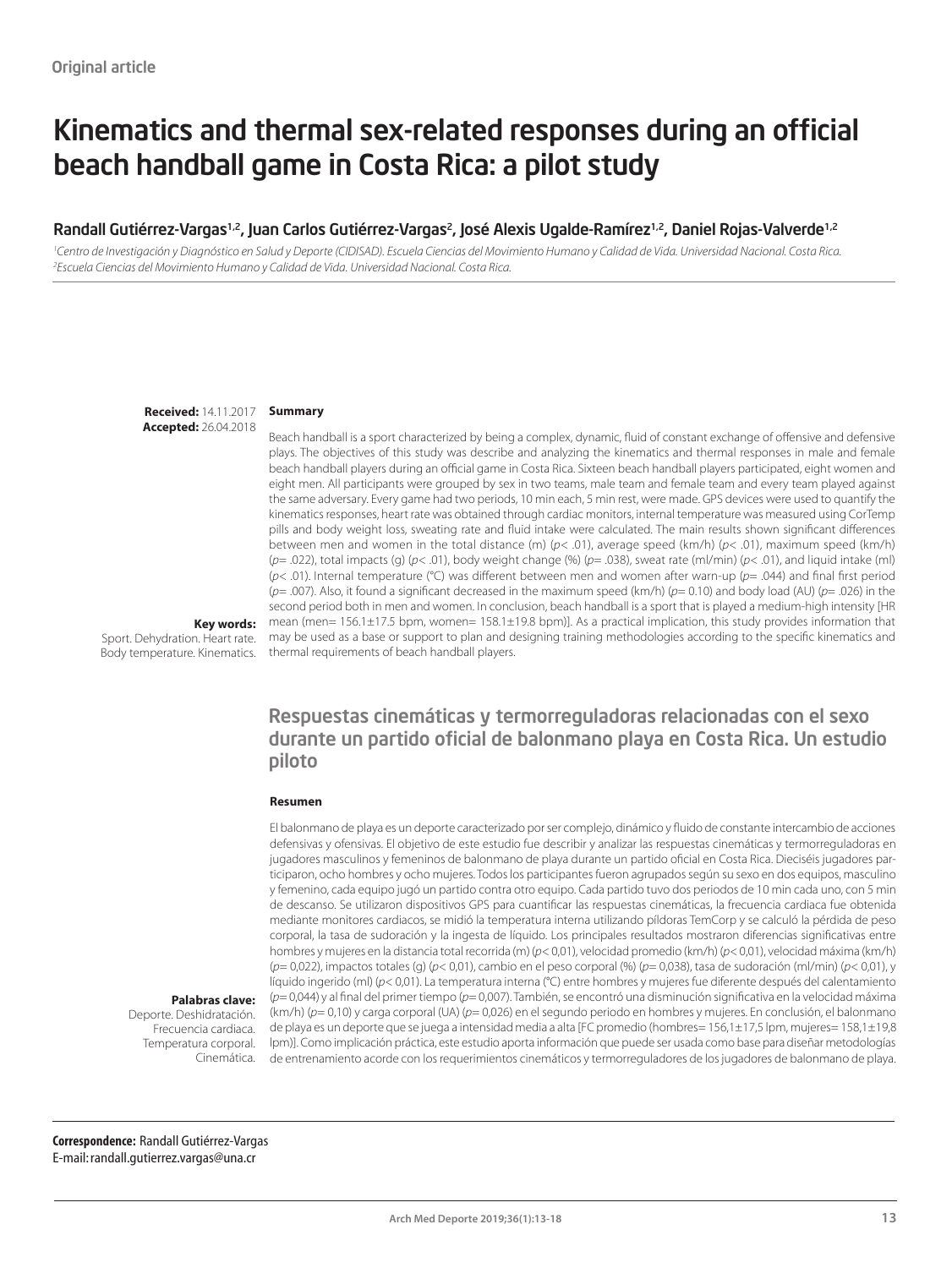## Introduction

Currently, several sports federations have been developing and promoting disciplines that can to be played on the beach. Soccer, volleyball and recently the handball are among the most popular sports around the world, which are practiced on the sand, and in many cases in hot environments.

Beach handball is a sport characterized by being a complex, dynamic, fluid of constant exchange of offensive and defensive plays. It differs from the indoor handball in the conformation of the teams and in the tactical actions<sup>1,2</sup>. Eight players participate per team during a beach handball match, which can participate in offensive-defensive actions, only attack or only defensive, according to the tactical dispositions. Another difference is the score, which depends on the technical and motor complexity of the executions, for example, the players can make acrobatics moves to score, which will be awarded a double value (2 points) to the team.

There are few studies that have analysed the intensity of efforts in sports played on the beach. Researches so far published in beach handball have used heart rate (HR) as a parameter to evaluate the physical efforts of the players; it suggests that the practice of beach handball is a vigorous activity<sup>3-6</sup>. In this sense, Lara-Cobos<sup>3</sup> during the 13 matches and Silva et al.<sup>4</sup> during a game of female beach handball tournament found that the HR was maintained between 139 and 167 bpm, while other authors<sup>5</sup> reported for male players a mean HR of  $164.3 \pm 14.5$  bpm during three matches.

As to the kinematic responses, recently a comparation was made<sup>6</sup> during four beach handball games the kinematic responses between sexes. They found that men covered more distance than women both in the first and the second period, likewise, men travel more meters at high intensities than women. Total body impacts and body load were higher in women than in men.

Regarding other sports practiced in similar conditions, the mean HR during a beach volleyball match is  $149.5 \pm 14.1$  bpm<sup>5</sup>, and in beach soccer matches is  $165 \pm 20$  bpm<sup>7</sup>. The beach soccer players perform high-intensity activities during 3% to 9.5% of the match<sup>7,8</sup>.

In addition to the physical efforts performed by the players during a beach handball match, it should also consider the thermal sensation and the effects caused by environmental conditions such as temperature and relative humidity<sup>9,10</sup>. The environmental conditions in combination with the intensity and duration of physical effort can generate excessive levels of sweating, dehydration, loss of body weight and elevation of body temperature in athletes, which may cause alterations in the thermoregulation of the body and in the cardiovascular system of the organism, which increases the possibility of athletes suffering health problems<sup>11-14</sup>.

Karras, Chryssanthopoulos, and Diafas<sup>15</sup> evaluated the effect of playing beach handball matches in high humidity and environmental temperatures on the body fluid loss in female players. Zetou, Giatsis, Mountaki, and Komninakidou<sup>16</sup> did not find states of dehydration among elite players and not the elite beach volleyball, and the weight loss reported not exceed 800 grams per player during a tournament in high temperature (>33 °C). During soccer matches in the professional and

recreational players, it has been reported an internal body temperature ranged between 37.5 °C and 39.5 °C17,18.

Based on the scientific evidence so far reported about the beach handball, and the fact that in Costa Rica there are no studies on beach handball, only a few studies worldwide has been performed. To have a deeper understanding about this popularity increasing sport, the objective of this study was to describe and compare the kinematic responses, the change in the body weight, fluid balance and the internal temperature between male and female beach handball players during an official game in Costa Rica.

## Material and method

#### **Participants**

Sixteen beach handball players participated, eight women and eight men. All players were team members of Costa Rican indoor handball top league club, all participated of an official beach handball tournament organized by the Federación Costarricense de Balonmano. The players were, apparently healthy, well trained (2-3 times/week) and played at least 1 official game/week, with none neuromuscular, cardiovascular or neurological disorders. Participant's characterization is shown in Table 1.

#### Ethical statement

All subjects were informed of the details of the experimental procedures and the associated risks and discomforts. Each subject gave written informed consent according to the criteria of the Declaration of Helsinki regarding biomedical research involving human subjects<sup>19</sup>.

#### Equipment and procedures

Firstable, all the study methods and informed consent were given to the participants. The characterization of the participants was made taking, weight (Elite Series BC554, Tanita-Ironman®, ± 0.1 kg sensibility), height, age, sport experience. The weight was measured pre- and post- games.

All participants were grouped by sex in two teams, male group (MG) and female group (FG). Each game was conducted under official International Handball Federation rules, the same referees and against the same rival (handball club). Two official games of two periods, 10 min each, 5 min rest, were made. The participants were provided with

#### **Table 1. Participant´s characterization data.**

|                           | Men<br>$(n=8)$  | Women<br>$(n=8)$ | <b>Total</b><br>$(n=16)$ |
|---------------------------|-----------------|------------------|--------------------------|
| Age (years)               | $25.6 \pm 9$    | $26 \pm 7$       | $25.8 \pm 7.8$           |
| Weight (kg)               | $78.1 \pm 6.5$  | $70.5 \pm 12.7$  | $74.3 \pm 10.5$          |
| Height (cm)               | $177.8 \pm 4.2$ | $166.8 \pm 7.6$  | $173.1 \pm 8$            |
| Sport experience (years)  | $9.2 + 9.8$     | $6 \pm 6$        | $7.6 \pm 8$              |
| Training frequency (days) | $3.1 \pm 2.3$   | $3.1 \pm 1.6$    | $3.1 \pm 1.9$            |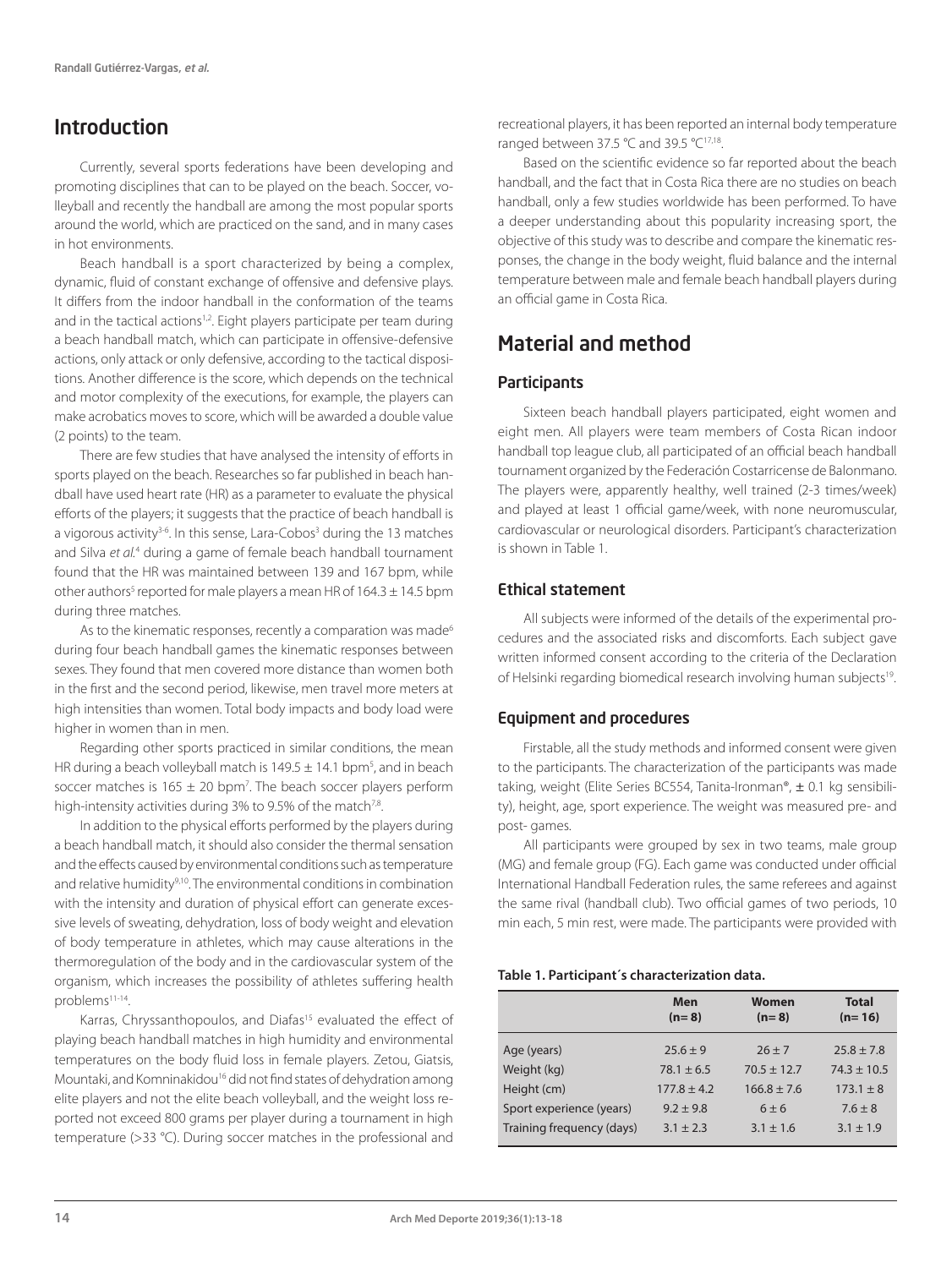an integrated accelerometer and global positioning cell (SP PRO X II, 15 Hz, GPSport, Canberra) to measure the kinematics variables, total distance, body load, impacts, speed average. The impacts above 5g were considered based in Di Salvo *et al*20 because of their influence in fatigue previously reported. GPS test, re-test reliability is *r*=0.7521.

To measure the thermal stress participants swallowed a pill to measure intestinal internal temperature (CorTemp 2000, HQInc. and CorTemp Data Recorder V4.3), with an accuracy of ±0.1°C following fabricant. The pill was subministrated an hour before the game $^{22}$ , and the first measurement was made to each player after the warm-up (15 minutes before start game), the second measurement was made at end the first period and the third measurement was made at end second time. They also wear a heart rate monitor band (Coded T14, Polar, Finland) to measure the heart beats per minute (bpm).

The environmental heat stress was assessed through the Wet-Bulb Globe Temperature (WBGT), obtained with an QUESTemp°36 WBGT (3M, Wisconsin), with a fabricant precision of  $\pm$  0.5°C in temperature and  $\pm$ 5% in relative humidity. It was sat 10 meters from the lateral line of the court. The mean WTGB thermal stress index was  $36.1 + 1.6$ .

The players got liquid intake *ad libidum*, the total intake (ml) was measured after the game to estimate the sweating rate (SR) of each participant per minute played through the following formula<sup>23</sup>.

(weight pre - weight post ) + total liquid intake (ml)  $SR =$ 

#### total minutes played

To know the percentage of body weight lost (%BWL), the following formula was used<sup>23</sup>:

 (weight pre - weight post)  $\%BWL =$   $\times 100$ weight pre

The measures were taken immediately before, during and after the official games, for more detail see Figure 1.

#### Statistical analysis

Descriptive statistics were implemented through the mean (M) and their respective standard deviations (±SD). Results are expressed as means ± standard deviation (SD). The normality of the data of each of the variables was checked by Shapiro-Wilk test and the Levene test for homogeneity of variance; Box's *M* test and Mauchley Sphericity for the homogeneity of the covariance matrices of the dependent variables. Data were analysed using independent group *t*-Student and was subjec-

#### **Table 2. Heart Rate and kinematics data by period and sex.**

#### **Figure 1. Schematical design.**



ted a 2 (sex) x 2 (moment) mixed model ANOVA, with an alpha set prior at *p*< .05. The magnitudes of the differences were analysed using the omega squared ( $\omega_p^2$ ) for ANOVA analysis and qualitatively categorized as follow: ω<sub>ρ</sub><sup>2</sup> > 15 high effect, ω<sub>ρ</sub><sup>2</sup> around .06 moderate effect and ω<sub>ρ</sub><sup>2</sup> < .01 as small effect (Cohen, 1977). The magnitudes of the differences were analysed using *d*-Cohen for t-student analysis categorized as follow: *d* < .2 small, *d* around .5 moderate and *d* < .8 large (Cohen, 1977). The data analysis was performed using Statistical Package for the Social Sciences (SPSS, IBM, SPSS Statistics, V 22.0 Chicago, IL, USA).

### **Results**

Table 2 shows heart rate and kinematics data by period and sex. There was not statistically significant interaction in cinematic variables in sex by period, as follow: total distance  $[F($ <sub>1, 14</sub> $)$ : .039, *p*= .846, ω<sub>p</sub><sup>2</sup>= 0 *(small)*], average speed [*F*(<sub>1, 14</sub>): .030, *p* = .865, ω<sub>p</sub><sup>2</sup> = 0 *(small)*], maximum speed [F(<sub>1, 14</sub>): 2.431, *p*= .141, ω<sub>p</sub><sup>2</sup>= .14 (small)], body load [F(<sub>1, 14</sub>): .005, *p*= .943, ω<sub>ρ</sub><sup>2</sup> = 0 *(small)*], total impacts [*F*(<sub>1, 14</sub>): .252, *p* = 624, ω<sub>ρ</sub><sup>2</sup> = 0 *(small)*].

The main effects analysis, presented significant differences by group (men *vs* women): total distance  $[F(1, 14)$ : 12.847,  $p$ < .01,  $\omega_p^2 = .43$ (*high*)], average speed  $[F($ <sub>1, 14</sub> $)$ : 12.630,  $p$ < .01,  $\omega_p^2$  = .42 (*high*)], total impacts  $[F(1, 14); 20.496, p< .01, \omega_p^2 = .59$  (*high*)], were higher in men than women.

It was also found significant differences between first period and second period: maximum speed [F(<sub>1, 14</sub>): 8.912, *p*= .010, ω<sub>p</sub><sup>2</sup>= .38 (high)], body load  $[F(\theta_{1, 14})$ : 6.233, p= .026,  $\omega_{p}^{2}$  = .30 *(high)*] were lower in the second period.

Regarding the HR, no differences were found in heart rate between the sexes  $[F(1, 14): .046, p=.833, \omega_p^2=.043$  *(small)*], either between periods  $[F(\mathcal{F}_{1, 14})$ : .192, *p*= .668,  $\omega_{\mathsf{p}}^2$  = .043 *(small)*].

| Table 2. Healthate and Killenlands data by period and sext |                   |                           |                    |                   |                             |                   |  |  |
|------------------------------------------------------------|-------------------|---------------------------|--------------------|-------------------|-----------------------------|-------------------|--|--|
|                                                            | 1st period        | Men $(n=8)$<br>2nd period | <b>Total</b>       | 1st period        | Women $(n=8)$<br>2nd period | <b>Total</b>      |  |  |
| Heart rate (bpm)                                           | $155.9 \pm 18.1$  | $155.9 \pm 19.8$          | $156.1 \pm 17.5$   | $156.5 \pm 23.1$  | $159.3 \pm 17$              | $158.1 \pm 19.8$  |  |  |
| Total distance (m)a                                        | $503.2 \pm 138$   | $435.5 \pm 128.1$         | $938.7 \pm 211.8$  | $332.2 \pm 134.7$ | $281.2 \pm 87.7$            | $613.4 \pm 145$   |  |  |
| Average speed (km/h) <sup>a</sup>                          | $3 \pm .81$       | $2.6 \pm .8$              | $2.8 \pm .6$       | $2 \pm .8$        | $1.7 \pm .5$                | $1.8 \pm .4$      |  |  |
| Maximum speed (km/h) <sup>a,b</sup>                        | $17.1 \pm 1.8$    | $14.7 \pm 1.7$            | $15.9 \pm 2.1$     | $14.0 \pm 2.5$    | $13.2 \pm 2.0$              | $13.6 \pm 2.2$    |  |  |
| Body load (AU) <sup>b</sup>                                | $9.4 \pm 4$       | $7.3 \pm 3.7$             | $16.7 \pm 7.4$     | $6.8 \pm 3.2$     | $4.6 \pm 2.7$               | $11.3 \pm 4$      |  |  |
| Total impacts (q) <sup>a</sup>                             | $696.6 \pm 198.7$ | $554.6 \pm 188.4$         | $1251.3 \pm 302.8$ | $397.9 \pm 135.8$ | $320.5 \pm 168.5$           | $718.4 \pm 138.4$ |  |  |

a Significant differences between sex *p*<.050.

b Significant differences between periods *p*<.050.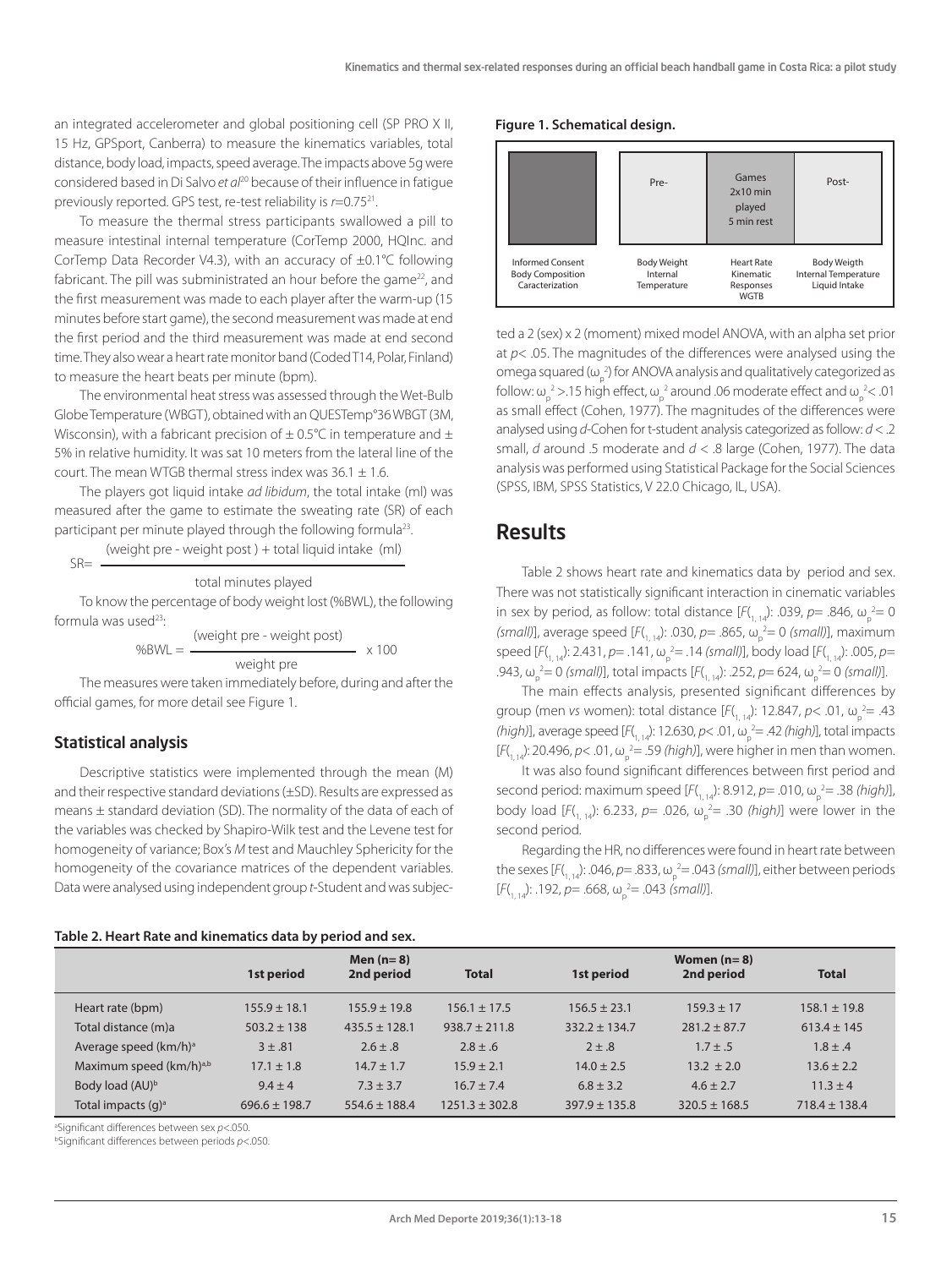|                                              | Men $(n=8)$                | Women $(n=8)$                | ES (rating)     |
|----------------------------------------------|----------------------------|------------------------------|-----------------|
| Weight change (%)                            | $.1 \pm .8^{\circ}$        | $.9 \pm .8^{\circ}$          | -.57 (moderate) |
| Sweat rate (ml/min)                          | $72.2 \pm 20^{\circ}$      | $41.3 \pm 17.5$ <sup>a</sup> | .82 (large)     |
| Liquid intake (ml)                           | $1443.8 \pm 399.5^{\circ}$ | $825 \pm 349.5^{\circ}$      | .82 (large)     |
| Internal Temperature after warm-up (°C)      | 38.1 $\pm$ .9 <sup>a</sup> | $39.0 \pm .7^{\circ}$        | .55 (moderate)  |
| Internal Temperature final first period (°C) | $37.6 \pm 1.6^{\circ}$     | $39.6 \pm .8^a$              | .80 (large)     |
| Internal temperature final game (°C)         | $37.9 \pm 1.7$             | $38.3 \pm 1.6$               | $.20$ (small)   |

#### **Table 3. Fluid intake, fluid balance and internal temperature variables by sex.**

a Significant differences between sexes *p*<.050.

Table 3 shows fluid intake, fluid balance and internal temperature data by sex. There were found statistical differences between sex values of: the women presented a weight change % [ $t$ (<sub>14</sub>) = -2.288, p = .038, d = -.57 (moderate)], internal temperature after warm-up [t(<sub>14</sub>) = -2.217, p= .044, *d*= .55 *(moderate)*], and final first period [*t*( 14)= -3.173, *p*= .007, *d*= .80 *(large)*] higher than men. While men had a sweat rate per minute played [*t*( 14)= 3.296, *p*< .01, *d*= .82 *(large)*], and liquid intake [*t*( 14)= 3.297, *p*< .01, *d*= .82 *(large)*]; higher than women. No differences were found in internal temperature final game between sexes [*t*( 14)= -.956, *p*= .355, d= .20 *(small)*].

### **Discussion**

The objective of this study was to describe and compare the kinematic responses, the change in the body weight, fluid balance and the internal temperature in male and female during an official beach handball game in Costa Rica.

Despite we have found few studies about beach handball, we discuss our results comparing it with handball indoor or with the scientific evidence so far reported about the beach handball and also other sport played on the sand in heat environment such as beach soccer and beach volleyball.

#### Kinematics responses

The total distance traveled per player in this study was  $613.4 \pm 145$  m  $(38.8 \pm 11.7 \text{ m/min})$  in average per game, which is lower than the reported by Pueo et al.<sup>6</sup> in elite beach handball. Men covered more distance (m) than women; it coincides with what is reported in the literature<sup>6</sup>. .

When comparing the distance traveled during beach handball match with indoor handball matches, differences are found. Female players U19 performed above 6300 m (105 m/min) per game, analyzed by video<sup>25</sup>, whereas Michalsik and Aagaard<sup>26</sup> reported average distance traveled for men of  $3627 \pm 568$  m and for women of  $4002 \pm 551$  m. This could be due to the differences in the dynamics of play that are shown between both sport modalities (indoor vs beach) and in the surface where are practiced, in this sense the sand limits more the movements in comparing with the firm surface. Moreover, the results found in this study not agree with the total distance traveled in other sport played on sand like as beach soccer, who reports an average  $1135 \pm 26.8$  m  $(97.7 \pm 15.1 \text{ m/min})$  per game<sup>7</sup>.

The maximum speed reached by the players in this study (14.7  $\pm$ 2.1 km/h) was shown below the value reported other sport as beach soccer during a match<sup>7</sup>. Men showed an average and maximum speed (km/h) higher than women. This may be related to the fact that men performed quickest movements and travel more distance running at high-intensity and in sprints<sup>6</sup>. The above, also might explain that men had more total body impacts than women.

It was also observed that the values of kinematics variables both men and women decreased in the second period. The maximum speed and body load was significantly, whereas the values of total distance, speed average and total impact not significantly. This decrease can be due onsets of muscle fatigue which causes alterations in the contractile responses, causing a decrease in the speed and efficiency of movements, reverberating in the physical performance during the game. Also, the extreme environment's conditions could affect. It have been notable that affect the physical performance of the athletes<sup>9,10</sup>. The WTGB in both games (36 ºC) was above the recommend values (<30 ºC) for sports practice<sup>9,10</sup>.

No differences were found between sex and pre-post in kinematic responses and HR. Heart rate presented by the players during the matches coincides with that reported in studies of beach handball in female players<sup>3,4,6</sup>, and in male players<sup>5,6</sup>. Compared with other sports such as soccer<sup>7,8</sup> and beach volleyball<sup>5</sup>, heart rate also shows similar results. The above, demonstrate that handball matches were played at vigorous intensity as well have been reported in the literature<sup>3-6</sup>. Also, the results reinforce that beach handball is an activity that demands the use of aerobic and anaerobic energy systems.

#### Thermal responses

In this study, the percentage of body weight loss did not overcome 1% of the body weight of the players after the games. The body weight loss in men was 0.078 kg, while in women was 0.66 kg. These results are similar to the values reported of beach volleyball players<sup>14</sup>. However, this does not coincide with that reported by other authors, who found that beach handball players lost 2.8% body weight in average in beach handball matches of 30 minutes in high heat and humidity environments<sup>16</sup>. Likewise, these results are different from the reported in football players, in which it was observed that the body weight decreases  $2.58 \pm 0.88$ kg after a match of 90 minutes<sup>11</sup>.

This difference in the lost body weight could be due to the greater intake of liquid shown by men. For the case of the men, the liquid intake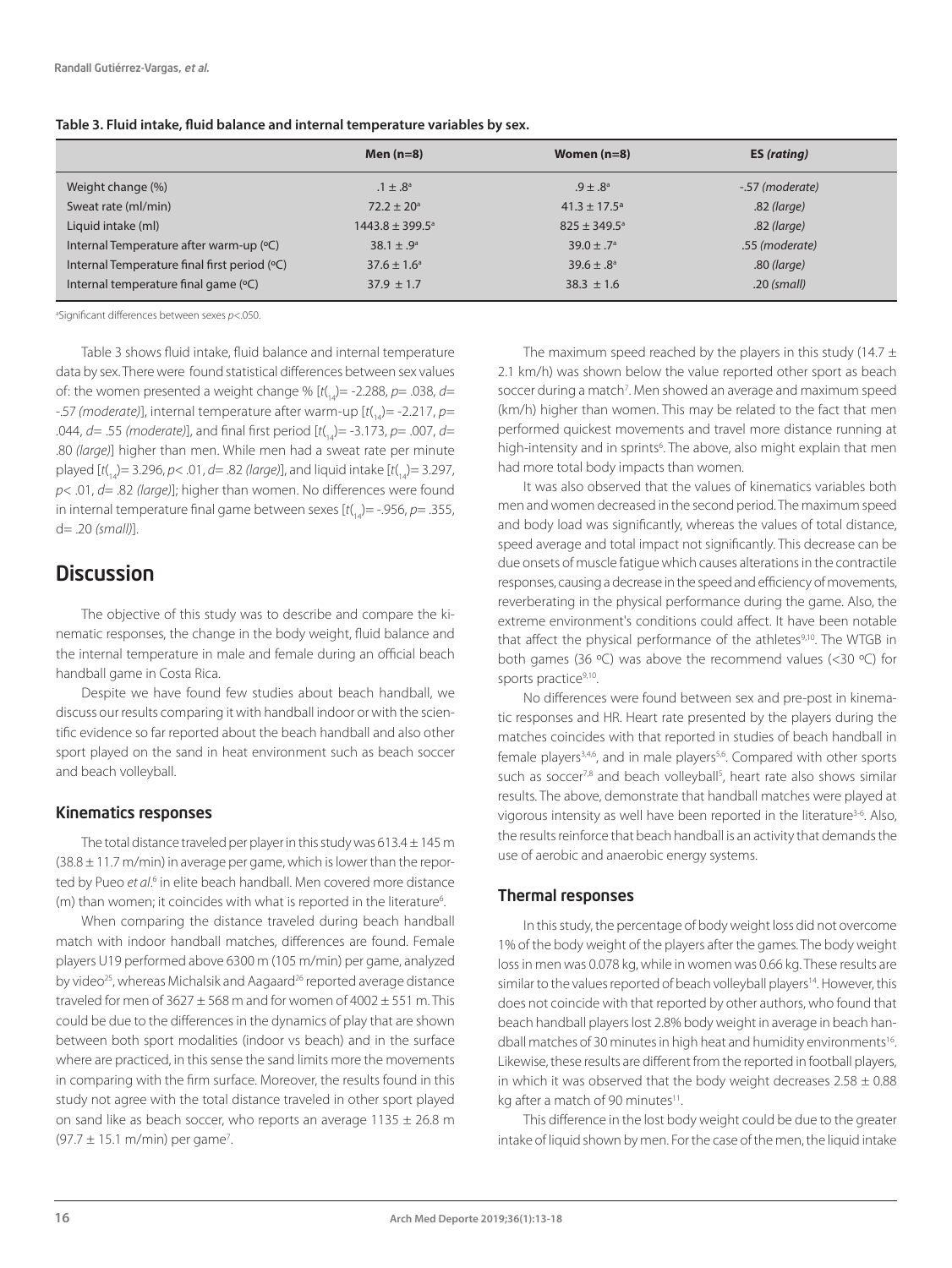was similar to that reported in male beach volleyball players<sup>16</sup> but the liquid ingested by women was below the reported<sup>16</sup>. Nevertheless in male soccer players the liquid intake reported during matches<sup>11</sup> is higher than the reported in this study, which can be due to the duration of the activities; a football match lasts 90 minutes, while a beach handball match only 20 minutes. This difference may increase or decrease the need to ingest fluid, mainly because the quantity of liquid intake during sports activities with times less than one hour is shown insufficient in accordance with the recommendations<sup>27</sup>.

Also, we can view that men had a higher liquid intake and sweating rate than women. These results agree with the literature, which has indicated that the higher fluid intake increased sweating during physical exercise because the liquid is used in the sweating and evaporation process as the main physiological mechanism to regulate body temperature11,12. Therefore these results evidenced that an adequate hydration can prevent health problems for athletes relations with dehydration<sup>27</sup>.

In this study sweating rate per minute was 72.3 ml for men and 41.3 ml for women, both values are shown over the sweet rate reported in futsal players (12.3 ml/min played) after the games<sup>24</sup>. In this sense, a possible justification will be the environmental conditions of temperature and relative humidity to which the players were exposed to their respective analyzed events.

As for the internal body temperature, although we could not obtain the basal temperature of the athletes or before the game, after the first time, the temperature was 38.6 ºC and remained similar at the end the second time 38.3 ºC, it which is similar to the internal temperature of soccer players during 90-minute matches<sup>17,18</sup>. In the measurement after warn up and the final first time, women had an internal temperature higher than men. This values found in our study are observed as normal for well-trained players, who activate their thermoregulatory responses (sweating and evaporations) faster and more efficiently to prevent the body from suffering heat problems.

However, one of the limitations of this study was not having taken the effective time each player in the match, as well as the considerations of the demands according to the game positions. For future research, it is recommended to complement kinematic analyses and thermal responses with tactical analyses, because they can help to understand players' responses in competitions. Besides that, we suggest that for future research the effect of kinematics, physiological and thermal responses on performance in beach handball match should be analyzed.

In conclusion, beach handball is a sport that is played a mediumhigh intensity, whose behaviors and demands differ from other sports due to its characteristics of game, which conditions the players to make short but explosive movements, therefore the distances traveled are short due the rules allow players not to actively participate throughout the game.

Also, our results suggest that the physical effort performed by the players are different between sexes, which cause the thermoregulatory mechanisms of each player responds to the physical efforts and because to the environmental conditions.

As a practical implication, this study provides information that may be used as a base or support to plan and designing training methodologies according to the specific kinematics and thermal requirements of beach handball.

#### Conflict of interest

The authors do not declare a conflict of interest.

## **Bibliography**

- 1. Gruić I, Vuleta D, Bazzeo M, Ohnjec K. Situational efficiency of team's in female part of tournament in the world beach handball ChampionShip in Cadiz. 6th International Scientific Conference on Kinesiology, Opatija, Croatia. (Online) 2011;524-8. (consulted 0824/2017). Available in: https://www.researchgate. net/profile/Hugo\_Sarmento3/publication/256492932\_Konferencija\_zbornik-2011-web/links/00b7d52317b69e29f1000000/Konferencija-zbornik-2011-web. pdf?origin=publication\_list#page=524
- 2. Morillo-Baro JP, Reigal RL. Hernández-Mendo A. Análisis del ataque posicional de balonmano de playa masculino y femenino mediante coordenadas polares. *Rev Int Cienc Deporte.* 2015;41(11);226-44.
- 3. Lara-Cobos D. La respuesta cardiaca durante la competición de balonmano playa femenino. *Apunts Med Esport.* 2011;46(171):131-6.
- 4. Silva A, Coeli R, Azevedo S, Guedes D, Lacerda, LM, Silva, DC, *et al.* Physiological and nutritional profile of elite female beach handball players from Brazil. *J Sports Med Phys Fitness.* 2016;56(5): 503-9.
- 5. Belka J, Hulka K, Šafár M, Weisser R, Chadimova J. Beach handball and beach volleyball as means leading to increasing physical activity of recreational sportspeople-pilot study. *J Sports Sci.* 2015;3:165-70.
- 6. Pueo B, Jimenez-Olmedo J, Penichet-Tomas A, Ortega-Becerra M, Espina-Agullo J. Analysis of time-motion and heart rate in elite male and female beach handball. *J Sports Sci Med.* 2017;16:450-8
- 7. Castellano J, Casamichana D. Heart rate and motion analysis by GPS in beach soccer. *J Sports Sci Med*. 2010;9:98-103.
- 8. Scarfone R, Minganti C, Ammendolia A, Capranica L, Tessitore A. Match analysis and heart rate of beach soccer players during amateur competition. *GJSEPER.* 2015;3:1-12.
- 9. Armstrong LE, Casa DJ, Millard-Stafford M, Moran DS, Pyne SW, Roberts WO. American College of Sports Medicine position stand. Exertional heat illness during training and competition. *Med Sci Sports Exerc.* 2007;39:556-72.
- 10. Brocherie F, Millet G. Is the wet-bulb globe temperature (WBGT) index relevant for exercise in the heat? *Sports Med.* 2015;45(11):1619-21.
- 11. Aragón-Vargas LF, Moncada-Jiménez J, Hernández J, Barrenechea A, Monge M. Evaluation of pre-game hydration status, heat stress, and fluid balance during professional soccer competition in the heat. *Eur J Sports Sci.* 2009 9(5):269-76.
- 12. Lorenzo S, Halliwill JR, Sawka MN, Minson CT. Heat acclimation improves exercise performance. *J Apply Physiol.* 2010;109(4):1140–7.
- 13. Morris JG, Nevill ME, Boobis LH, Macdonald IA, Williams C. Muscle metabolism, temperature and function during prolonged, intermittent, high-intensity running in air temperatures of 33°C and 17°C. *Int J Sports Med.* 2005;26:805–14.
- 14. Shirreffs SM, Armstrong LE, Cheuvront SN. Fluid and electrolyte needs for preparation and recovery from training and competition. *J Sports Sci.* 2004;22:57-63.
- 15. Karras D, Chryssanthopoulos C, Diafas V. Body fluid loss during four consecutive beach handball matches in high humidity and environmental temperatures. Serbian J Sports Sci. (Online journal) 2007;1(1-4):15-20. (consulted 0824/2017). Available in: http://sjsssportsacademy.edu.rs/archive/details/full/body-fluid-loss-during-four-consecutivebeach-handball-matches-in-high-humidity-and-environmental-temperatures-8.html
- 16. Zetou E, Giatsis G, Mountaki F, Komninakidou A. Body weight changes and voluntary fluid intakes of beach volleyball players during an official tournament. *J Sci Med Sport.*  2008;11(2):139-45.
- 17. Duffield R, Coutts AJ, Quinn J. Core temperature responses and match running performance during intermittent-sprint exercise competition in warm conditions. *J Strength Cond Res.* 2009;23(4):1238–44.
- 18. Edwards AM, Clark NA. Thermoregulatory observations in soccer match play: professional and recreational level applications using an intestinal pill system to measure core temperature. *Br J Sports Med.* 2006;40:133-8.
- 19. Asociación Médica Mundial. Declaración de Helsinki de la Asociación Médica Mundial. Principios éticos para las investigaciones médicas en seres humanos. Fortaleza: 64.a Asamblea General de la AMM. (Online) 2013. (Consulted 0718/2017). Available in: https://www.wma.net/es/policies-post/declaracion-de-helsinki-de-la-ammprincipios-eticos-para-las-investigaciones-medicas-en-seres-humanos/
- 20. Di Salvo V, Baron R, Tschan H, Calderon FJ, Bachl N, Pigozzi F. Performance characteristics according to playing position in elite soccer. *Int J Sports Med.* 2007;28(3):222-7.